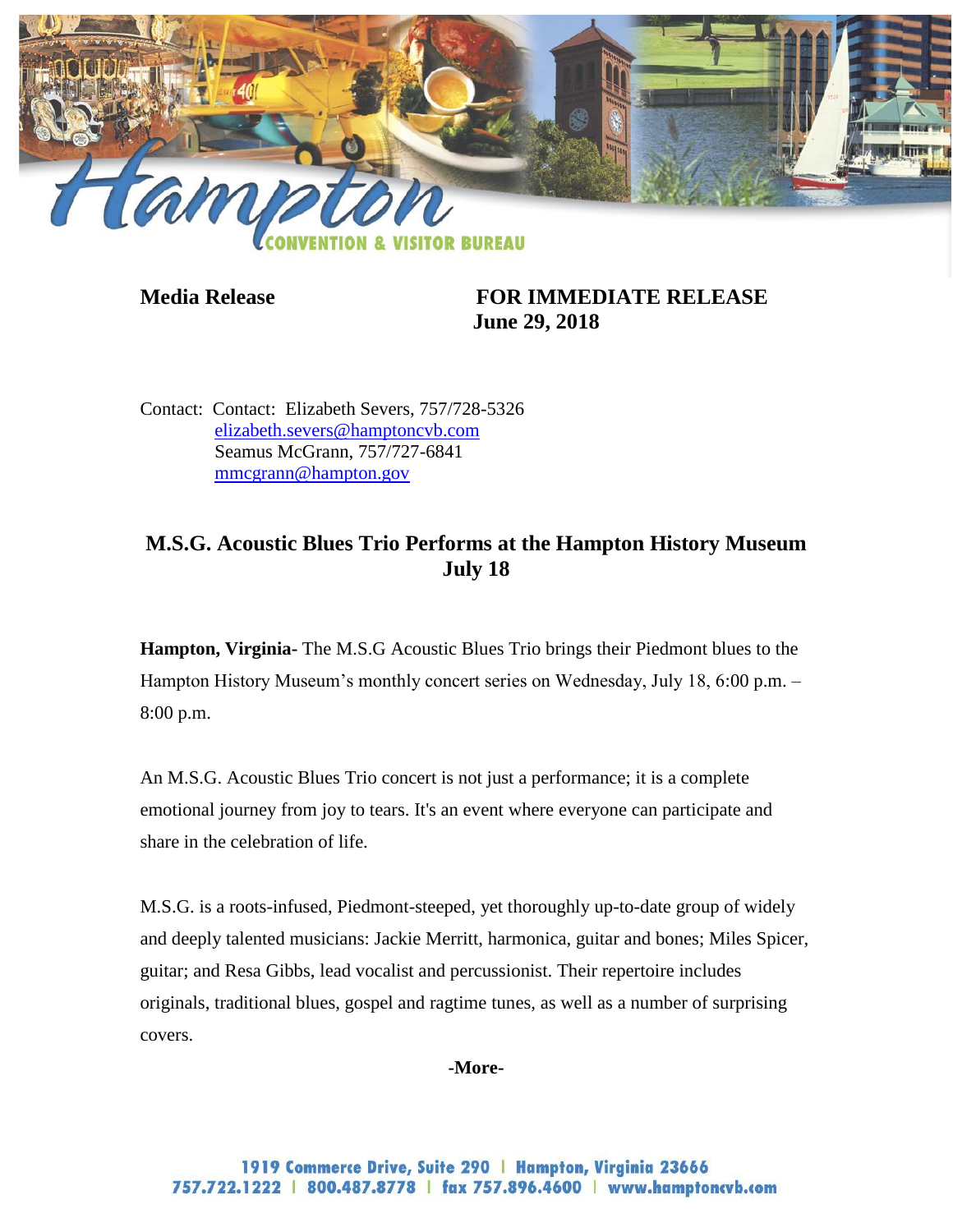## **M.S.G. Acoustic Blues Trio Performs at the Hampton History Museum July 18- Page 2**

M.S.G. has been together for nearly sixteen years and have produced four CDs. They are proud to say their latest effort, THE FLOOD received a first-round Grammy nomination under the category of Best Traditional Blues Album. M.S.G. is considered one of the top Piedmont acoustic blues (singer/songwriting) groups in the Mid-Atlantic Region of the country.

The trio has performed at the 2015 Chicago Blues Festival, the Smithsonian Folklife Festival, the Kennedy Center and the Bristol Rhythm and Roots Reunion Music Festival. They have played and taught at the Folk Project Weekend in N.J.

M.S.G. had a busy 2017 season including venues in Tennessee, North Carolina, West Virginia,

Maryland, Illinois, Indiana, Pennsylvania and throughout Hampton Roads.

Held in the museum's Great Hall on the third Wednesday of the month, the "Front Porch" Music Series presents different genres of music that have shaped the American soundscape and influenced talent in Hampton Roads' vibrant music scene. Admission is free to museum members, \$5.00 for non-members. Doors open at 5:30 pm.

The Hampton History Museum is located at 120 Old Hampton Lane in Downtown Hampton. There is free parking in the garage across the street from the museum. For more information call 757/727-1102 or visit www.HamptonHistoryMuseum.org.

Partially bordered by the Hampton Roads harbor and Chesapeake Bay, Hampton, with the 344,000 sq. ft. Hampton Roads Convention Center and the award-winning Hampton Coliseum, is located in the center of Coastal Virginia and the Hampton Roads metropolitan area. Hampton is the site of America's first continuous English-speaking

**-More-**